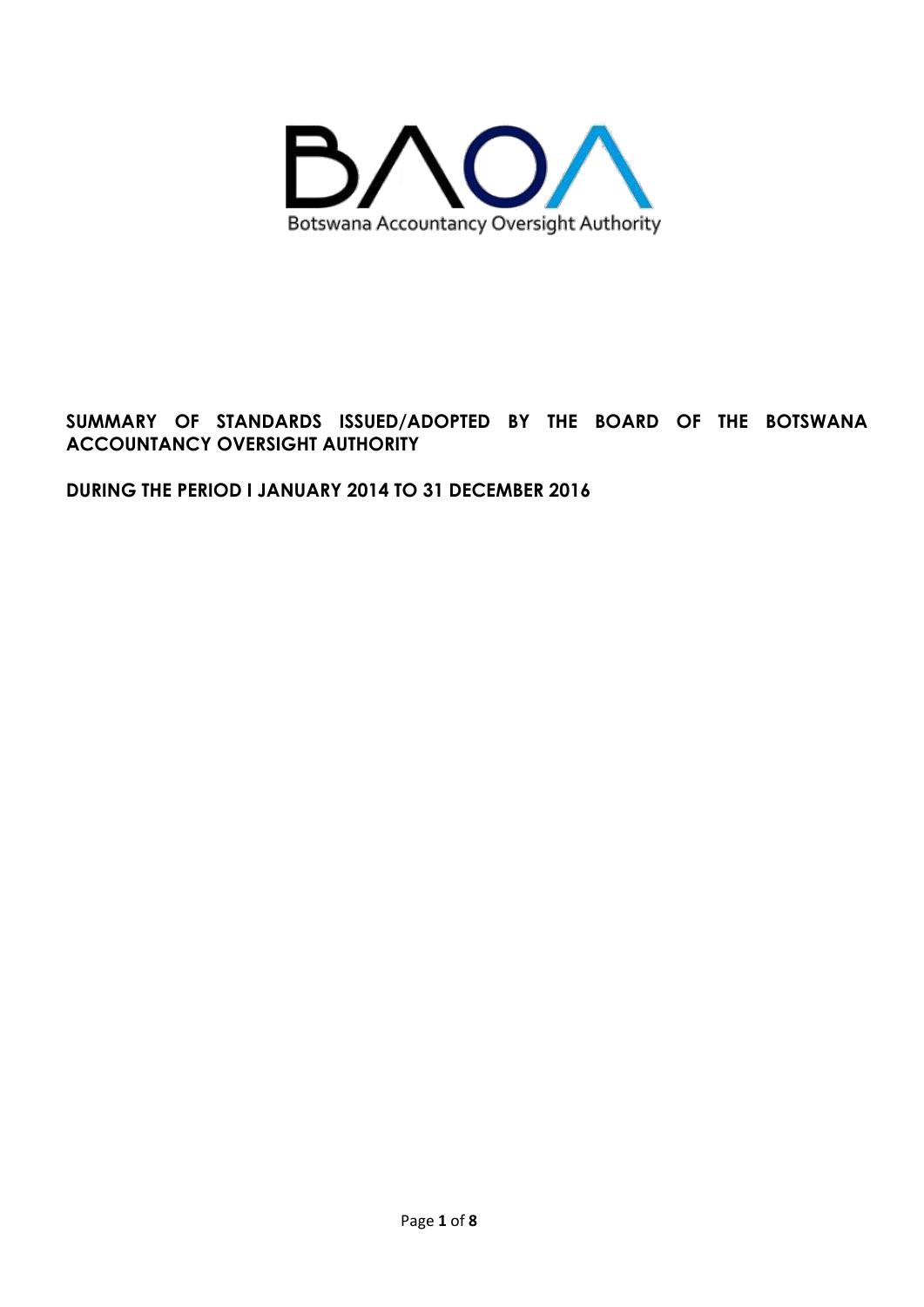## **ANNEXURE A: STANDARDS AND CODES AND CODES ADOPTED IN 2014:**

- i) International Financial Reporting Standards (IFRSs) developed by the International Accounting Standards Board (IASB) and its successor organisations;
- ii) International Financial Reporting Standards for Small and Medium Enterprises (IFRS for SMEs) developed by the International Accounting Standards Board and its successor organisations;
- iii) International Standards on Auditing (ISAs) developed by the International Auditing and Assurance Standards Board (IAASB) and its successor organisations;
- iv) International Public Sector Accounting Standards (IPSASs) developed by the International Public Sector Accounting Standards Board (IPSASB) and its successor organisations;
- v) International Education Standards (IESs) developed by the International Accounting Education Standards Board (IAESB) and its successor organisations;
- vi) Code of Ethics for Professional Accountants developed by the International Ethics Standards Board for Accountants (IESBA) and its successor organisations.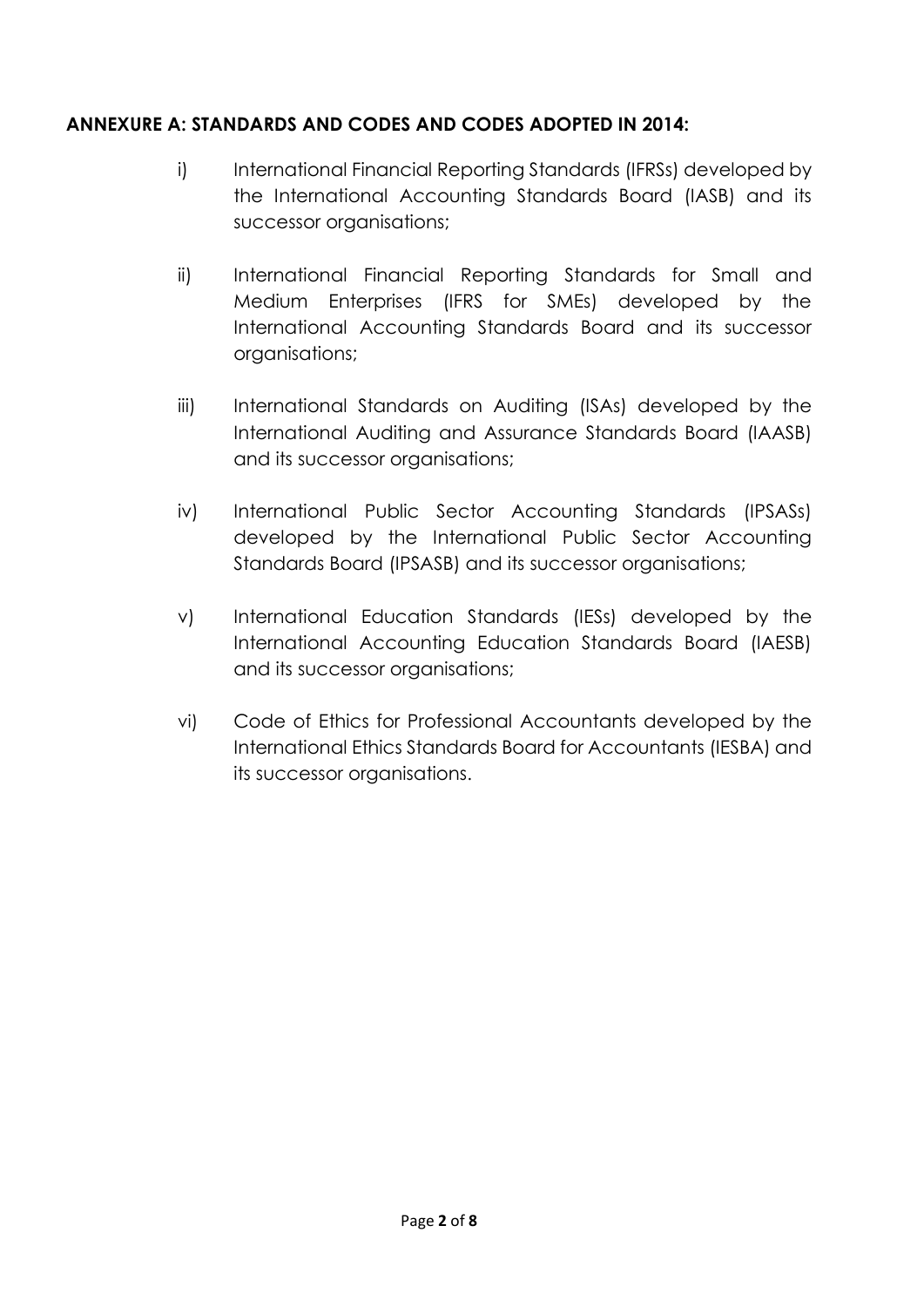## **ANNEXURE B: STANDARDS AND CODES ADOPTED IN 2015:**

- i) GAAP in Botswana for entities not required to comply with IFRSs developed by the Botswana Institute of Chartered Accountants (BICA);
- ii) International Standards on Quality Control 1(ISQC 1) developed by the International Auditing and Assurance Standards Board (IAASB) and its successor organisations;
- iii) International Standards on Review Engagements (ISRE) developed by the International Auditing and Assurance Standards Board (IAASB) and its successor organisations;
- iv) International Standards on Assurance Engagements (ISAE) developed by the International Auditing and Assurance Standards Board (IAASB) and its successor organisations;
- v) International Standards on Related Services (ISRS) developed by the International Auditing and Assurance Standards Board (IAASB) and its successor organisations;
- vii) Standards for the Professional Practice of Internal Auditing (Standards) developed by the The Institute of Internal Auditors (IIA) and its successor organisations;
- viii) International Standards of Supreme Audit Institutions (ISSAI) and INTOSAI Guidance for Good Governance (INTOSAI GOV) developed by the International Organisation of Supreme Audit Institutions (INTOSAI) and its successor organisations;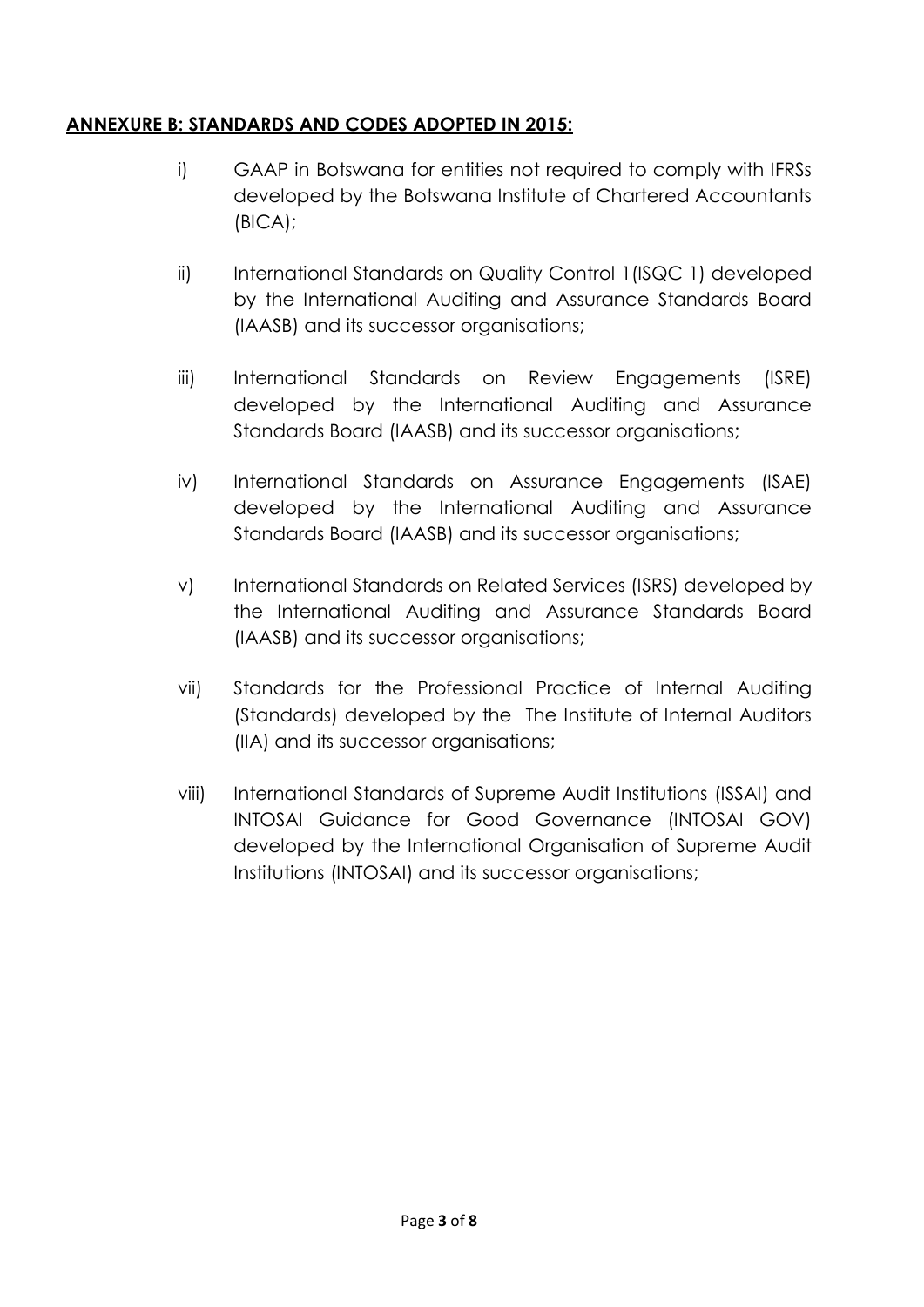# **ANNEXURE C: STANDARDS AND CODES ADOPTED IN 2016:**

# **GUIDELINES ON ELIGIBILITY FOR APPLICATION OF INTERNATIONAL FINANCIAL REPORTING STANDARD FOR SMALL AND MEDIUM SIZED ENTITIES (IFRS FOR SMEs)**

## **1.0 Introduction**

- **1.1** In 2015, the International Accounting Standards Board (IASB) released a new version of International Financial Reporting Standard for Small and Medium Sized Entities (IFRS for SMEs) that incorporates amendments to the first IFRS for SMEs issued in July 2009. This standard takes effect for annual reporting periods beginning on or after 1st January 2017, with early application permitted.
- **1.2** This Standard is a welcome development in the accountancy profession in Botswana especially since Botswana has legislated compliance with full IFRS through the Companies Act 2003. The SMEs Standard will significantly reduce the compliance burden on companies in Botswana as a significant number of companies in Botswana are eligible to use it as a financial reporting framework. The IASB has left the responsibility with the respective jurisdictions to guide their members as to what constitutes an SME and, consequently, being eligible to use the IFRS for SMEs. Compared to full IFRS, the IFRS for SMEs is less onerous and, consequently, less complex to comply with. Further, revisions to IFRS for SMEs are not expected to be made more frequently than once every three years.

### **2.0 Types and Forms of Companies in Botswana in Terms of the Companies Act 2003**

- **2.1** According to Section 19 (2) of the Companies Act, 2003, companies are classified into the following:
	- a) a company limited by shares;
	- b) a close company; or
	- c) a company limited by guarantee.
	- **2.2** Section 19 (4) states that every company limited by shares or by quarantee shall be a public company unless it is stated in its application for incorporation or its constitution that it is a private company.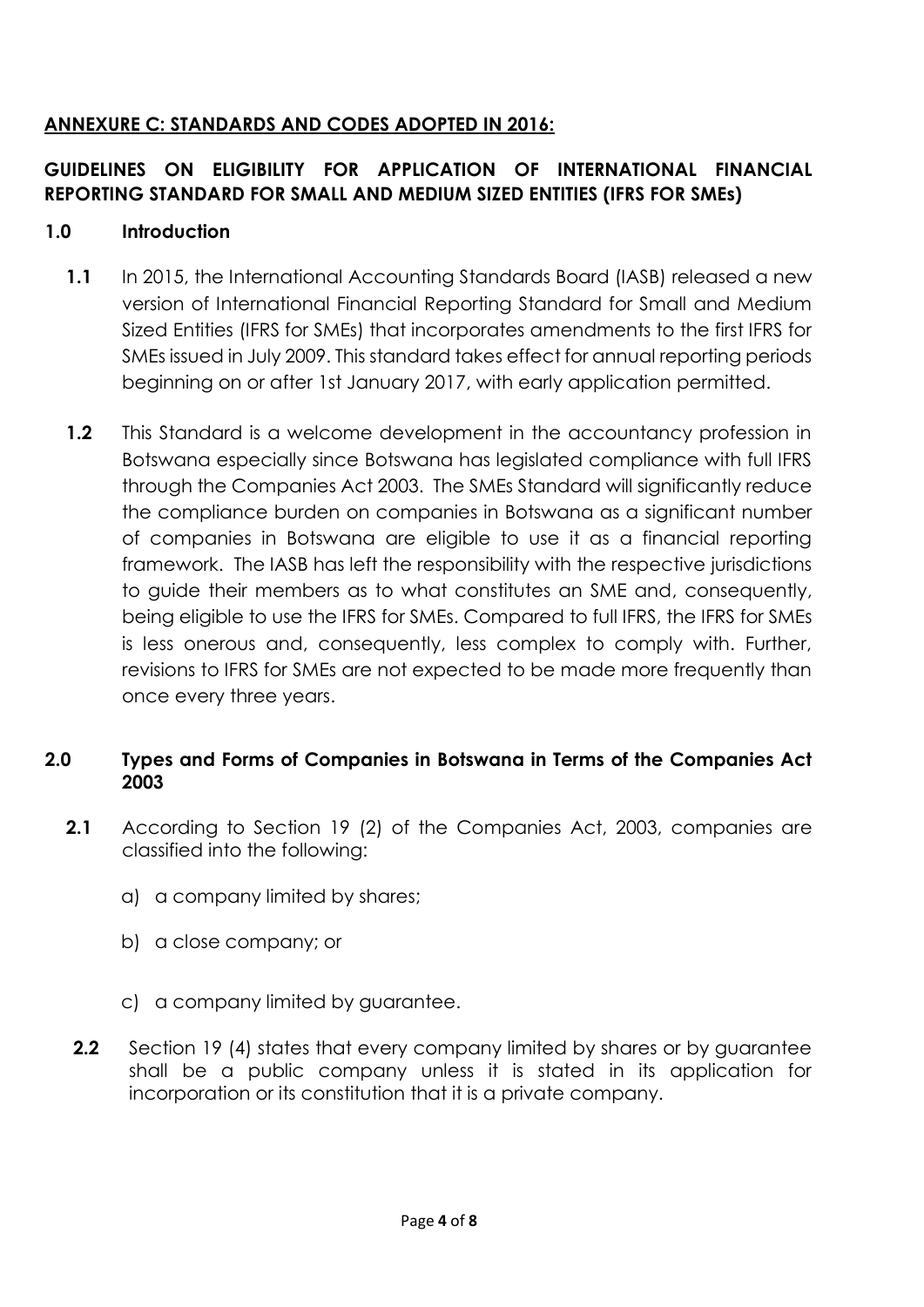### **3.0 Classification of Companies and Financial Reporting in Terms of the Companies Act 2003.**

- **3.1** According to the Companies Regulations 2007, companies can be either:
	- a) Exempt and therefore not subject to audit; or
	- b) Non-Exempt and therefore subject to audit.
- **3.2** Public companies are subject to audit regardless of size. Non-exempt companies should fall within thresholds established from time to time. Currently the thresholds are:
	- a) Total assets of at least P5 million; or
	- b) Annual turnover of at least P10 million

in the preceding, financial year.

**3.3** The major consequences of being a non-exempt company are that the financial statements of the company should comply with IFRS and should be audited in accordance with International Standards on Auditing (ISAs). This also applies to public companies.

#### **4.0 The Scope of the IFRS for SMEs.**

#### **a) Authority of the IFRS for Small and Medium-sized Entities**

**4.1** According to P13 of the IFRS for SMEs 2015:

*Decisions on which entities are required or permitted to use the International Accounting Standards Board's standards rest with legislative and regulatory*  authorities and standard-setters in individual jurisdictions. This is true for **full** *International Financial Reporting Standards and for the IFRS for Small and Medium-sized Entities. However, a clear definition of the class of entity for*  which the IFRS for Small and Medium-sized Entities is intended – as set out in *Section 1 of the Standard – is essential so that:* 

- *(a) the IASB can decide on the accounting and disclosure requirements that are appropriate for that class of entity; and)*
- *(b) the legislative and regulatory authorities, standard-setters, and reporting entities and their auditors will be informed of the intended scope of applicability of the IFRS for Small and Medium-sized Entities.*

*A clear definition is also essential so that entities that are not small or mediumsized entities, and therefore are not eligible to use the Standard, do not assert*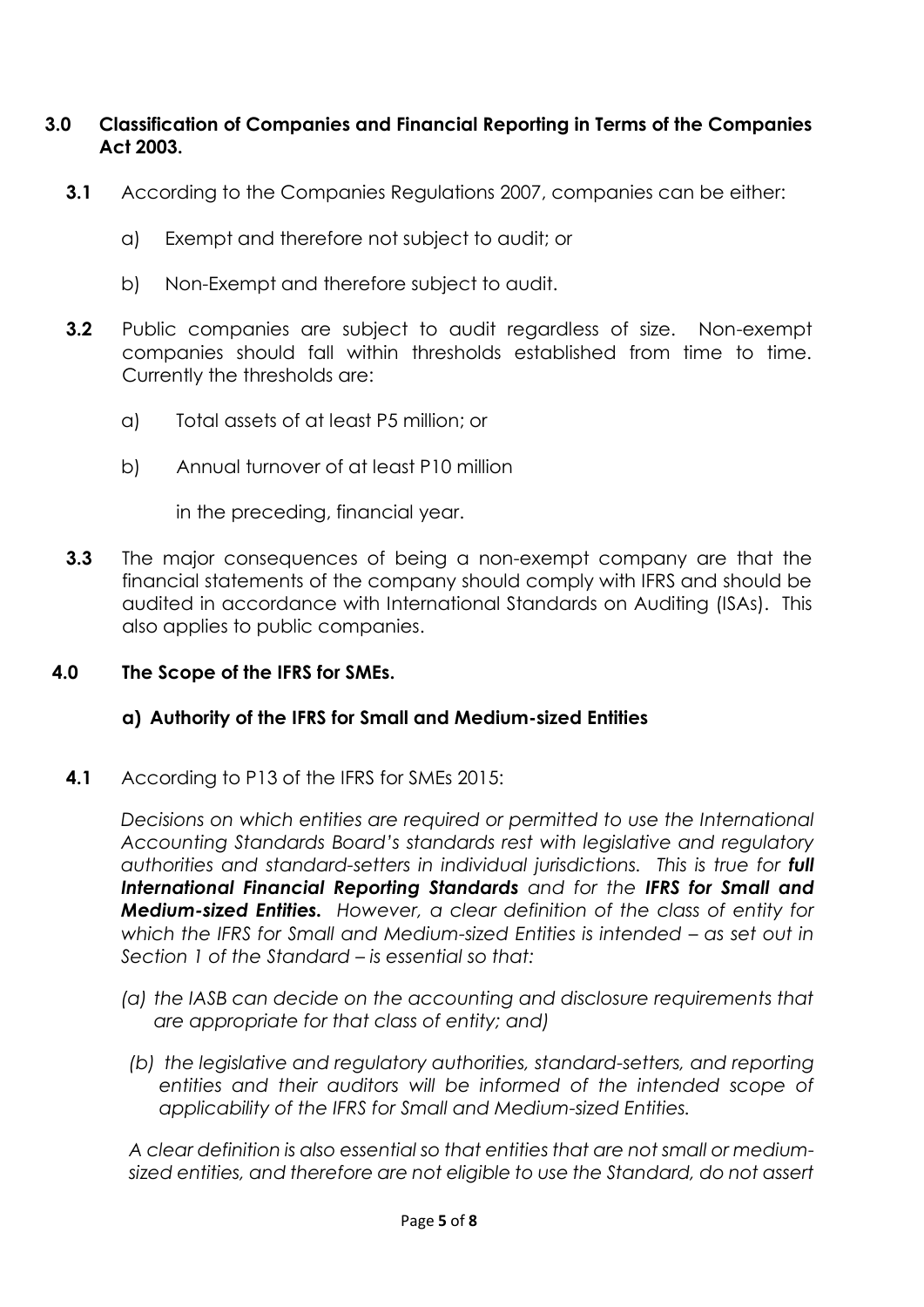*that they are following the IFRS for Small and Medium-Sized Entities (see paragraph 1.5)."*

# *b) Description of small and medium-sized entities as per the IFRS for SMEs*

- *4.2 The Small and Medium Sized entities for which the IFRS for SMEs is intended shall have the following characteristics:*
	- *(a) do not have public accountability; and*
	- *(b) publish general purpose financial statements for external users. Examples of external users include owners who are not involved in managing the business, existing and potential creditors, and credit rating agencies.*
- *4.3 An entity has public accountability if:*
	- *(a) its debt or equity instruments are traded in a public market or it is in the process of issuing such instruments for trading in a public market (a domestic or foreign stock exchange or an over-the-counter market, including local and regional markets); or*
	- *(b) it holds assets in a fiduciary capacity for a broad group of outsiders as one of its primary businesses. This is typically the case for banks, credit unions, insurance companies, securities brokers/dealers, mutual funds and investment banks.*
- *4.4 Some entities may also hold assets in a fiduciary capacity for a broad group of outsiders because they hold and manage financial resources entrusted to them by clients, customers or members not involved in the management of the entity. However, if they do so for reasons incidental to a primary business (as for example, travel or real estate agents, schools, charitable organizations, cooperative enterprises requiring a nominal membership deposit, and sellers that receive payment in advance of delivery of the goods or services such as utility companies), they are not considered to be publicly accountable.*
	- *4.5 If a publicly accountable entity uses this Standard, its financial statements shall not be described as conforming to the IFRS for Small and Medium-sized Entities – even if law or regulation in its jurisdiction permits or requires this IFRS to be used by publicly accountable entities.*
	- *4.6 A subsidiary whose parent uses full IFRSs, or that is part of a consolidated group that uses full IFRSs, is not prohibited from using this IFRS in its own financial statements if that subsidiary by itself does not have public accountability. If its financial statements are described as conforming to the IFRS for Small and Medium-sized Entities, it must comply with all of the provisions of this IFRS."*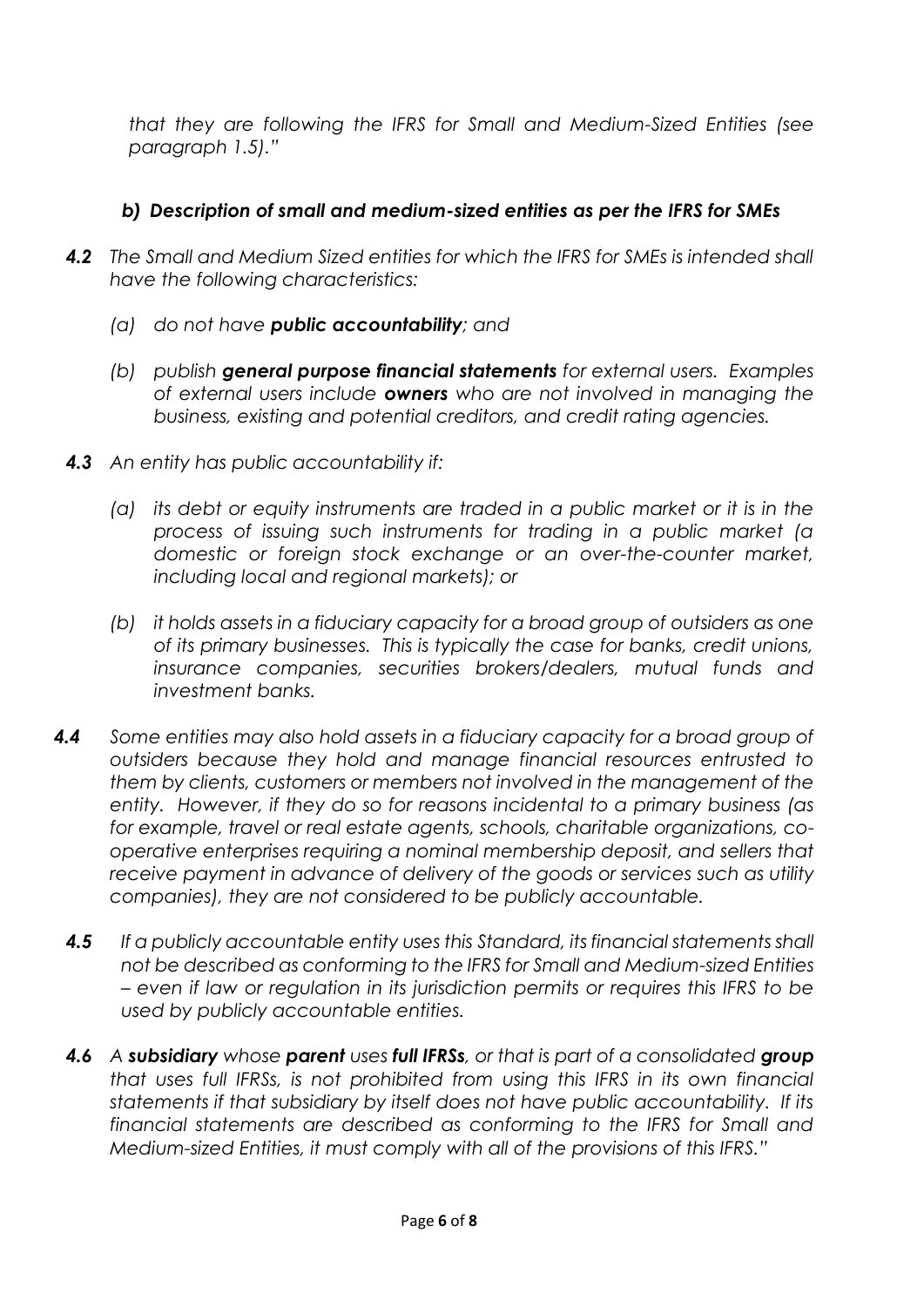*4.7 A parent entity (including the ultimate parent or any intermediate parent) assesses its eligibility to use this Standard in its separate financial statements on the basis of its own status without considering whether other group entities have, or the group as a whole has, public accountability. If a parent entity by itself does not have public accountability, it may present its separate financial statements in accordance with this Standard (see Section 9 Consolidated and Separate Financial Statements), even if it presents its consolidated financial statements in accordance with full IFRS or another set of generally accepted accounting principles (GAAP), such as its national accounting standards. Any financial statements prepared in accordance with this Standard shall be clearly distinguished from financial statements prepared in accordance with other requirements.*

#### **5.0 Application of the IFRS FOR SMEs by the Botswana Accountancy Oversight Authority through the Financial Reporting Act, 2010 and the Financial Reporting (Public Interest Entities) Regulations, 2016.**

- **5.1** In accordance with the Financial Reporting Act, 2010 (the Act), Public Interest Entities (PIEs) are publicly accountable and are therefore not eligible to use the IFRS for SMEs.
- **5.2** For purposes of this Act "Public Interest Entity" means:
	- a) any entity that has issued equity or debt securities for public subscription, and which is listed in a stock exchange;
	- b) any bank, deposit taking institution, or other similar institution that is subject to supervision by the Bank of Botswana;
	- c) any insurance company, pension and provident fund, collective investment undertaking, and any other similar institution that is subject to supervision by the Non-Bank Financial Institutions Regulatory Authority; or
	- d) any entity which, if at the end of the preceding accounting year, exceeded at least two of the following thresholds:
		- i) annual revenue of P300 million;
		- ii) 200 employees;
		- iii) total assets of P200 million; or
		- iv) total liabilities of P100 million, not including shareholder's equity; or
		- e) any entity required under any enactment to file financial statements and reports with a Government department or authority, in accordance with